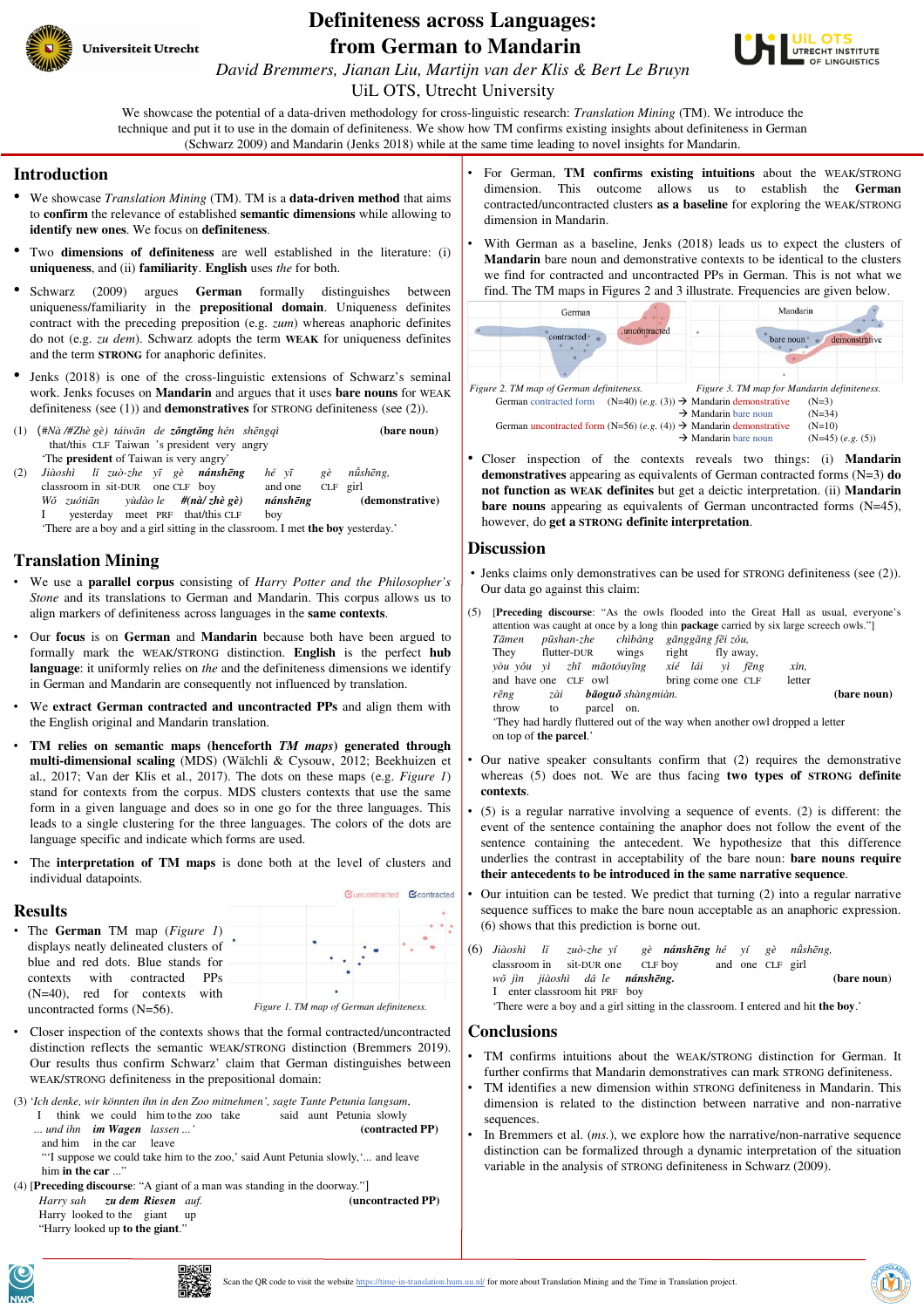## **Definiteness across Languages: from German to Mandarin**

*David Bremmers, Jianan Liu, Martijn van der Klis & Bert Le Bruyn* UiL OTS, Utrecht University

## **Semantic maps of German and Mandarin data**



*Figure 1. Semantic map showing German contracted and non-contracted definites.*



*Figure 2. Semantic map showing Mandarin equivalents of German data.*

## **Sample of the corpus data**

## (1) **German uncontracted**  $\rightarrow$  **<b>Mandarin demonstrative**

- **E:** But as all they knew for sure **about the mysterious object** was that it was about two inches long, they didn't have much chance of guessing what it was without further clues.
- **G:** *Doch weil sie über das geheimnisvolle Ding nicht mehr wussten, als dass es* though as they about the mysterious thing not more knew than that it *gut fünf Zentimeter lang war,hatten sie ohne nähere Anhaltspunkte keine* well five centimeters long was had they without further clues no *große Chance zu erraten, was in dem Päckchen war.*
- big chance to guess what in the package was **M:** *Dànshì, guānyú nà gè shénmì wùjiàn, tāmen wéiyī nénggòu quèdìng de* But about that CLF mysterious object they only can be sure NMLZ *zhǐshì tā-de chángdù yǒu liǎng yīngcùn. Rúguǒ méi yǒu* just its length have two inches if not have *gèng duō de xiànsuǒ, shì bù kěnéng cāi dào tā shì shénme*  more clue be not possible guess out it be what *dōngxī de.* thing NMLZ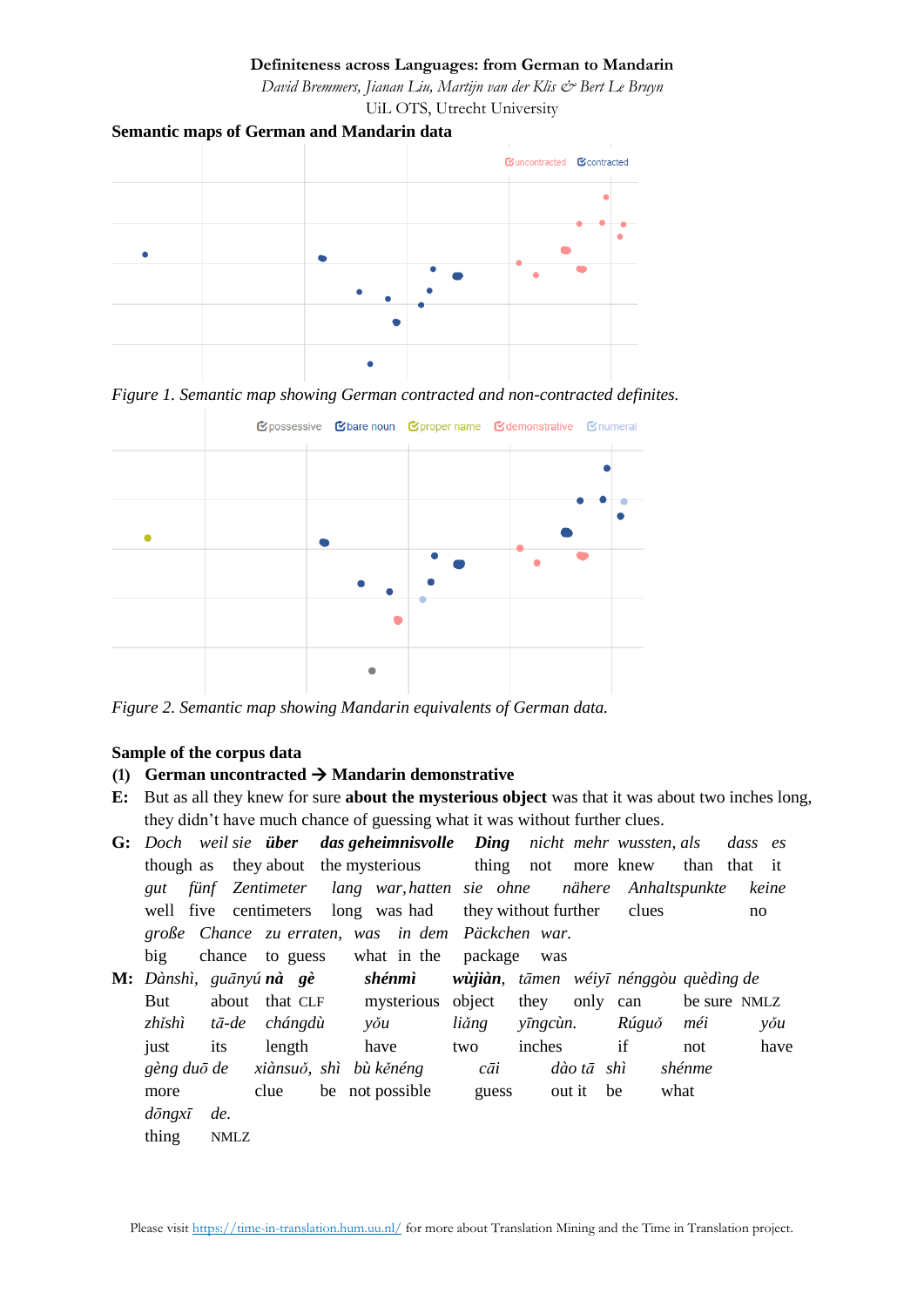## **(2) German uncontracted** → **Mandarin bare noun**

a. [**Preceding discourse**: As the owls flooded into the Great Hall as usual, everyone's attention was caught at once by a long thin package carried by six large screech owls. Harry was just as interested as everyone else to see what was in this large parcel and was amazed when the owls soared down and dropped it right in front of him, knocking his bacon to the floor.]

**E:** They had hardly fluttered out of the way when another owl dropped a letter **on top of the parcel**.

- **G:** *Sie waren kaum aus dem Weg geflattert, als eine andere Eule einen Brief auf* they were hardly out the way fluttered, when a other owl a letter on *das Paket warf.* the package threw
- **M:** *Tāmen pūshan-zhe chìbǎng gānggāng fēi zǒu, yòu yǒu yì zhī māotóuyīng xié* they flutter-DUR wings right fly away, and have one CLF owl bring *lái yì fēng xìn, rēng zài bāoguǒ shàngmiàn.* come one CLF letter throw to parcel on.
- b. [**Preceding discourse**: **A giant** of a man was standing in the doorway. ...]
- **E**: He passed the sausages to Harry, who was so hungry he had never tasted anything so wonderful, but he still couldn't take his eyes **off the giant**.
- **G**: *Er reichte die Würstchen Harry, der so hungrig war, dass es ihm vorkam, als hätte er noch nie etwas Wundervolleres gekostet, doch immer noch konnte er den Blick nicht von dem Riesen abwenden.*

| $M:T\bar{a}$ bă |                           | xiāngcháng |           |                             | dì gěi hā lì, hā lì zǎojiù |          |                   |  | $\hat{e}$          | <i>ií</i>                       | le.       |  |
|-----------------|---------------------------|------------|-----------|-----------------------------|----------------------------|----------|-------------------|--|--------------------|---------------------------------|-----------|--|
|                 | he BA                     | sausage    |           | pass to Harry Harry already |                            |          |                   |  | hungry extreme PFV |                                 |           |  |
|                 | Tā zhè                    | bèizi      | věméi chī |                             | guò                        |          | zhème   hàochī de |  |                    | dōngxī, Dàn tā                  |           |  |
|                 | he this                   | life       | never     | eat                         | <b>EXP</b>                 | this.    | delicious         |  | thing              | But                             | he        |  |
|                 | shĭzhōng                  |            |           | wúfǎ jiāng                  |                            | mùguāng  | cóng              |  |                    | <b>jùrén</b> shēn shang yí kāi. |           |  |
|                 | from the start to the end |            |           | cannot AUX                  |                            | eyesight | from              |  |                    | giant body on                   | move away |  |

c. [**Preceding discourse**: The narrow path had opened suddenly on to the edge of a great black lake. Perched atop a high mountain on the other side, its windows sparkling in the starry sky, was a vast **castle** with many turrets and towers.]

**E**: Everyone was silent, staring up at the great castle overhead.

**G**: *Alle schwiegen und starrten hinauf zu dem großen Schloss.*

| $M: D\ddot{a}ji\ddot{a}$ dōu chénmò wú yǔ | níngshì-zhe | gão rù yún tiãn de |  | jùdà chéngbǎo.                     |
|-------------------------------------------|-------------|--------------------|--|------------------------------------|
| everyone all silent no word               | stare-DUR   |                    |  | high to cloud sky NMLZ huge castle |

d. [**Preceding discourse**: After lunch they went to the reptile house. It was cool and dark in here, with lit windows all along the walls. … Dudley quickly found **the largest snake** in the place….Harry moved in front of the tank and looked intently at the snake. … The snake suddenly opened its beady eyes. Slowly, very slowly, it raised its head until its eyes were on a level with Harry's. *It winked.*]

**E:** He looked back **at the snake** and winked, too.

**G:** *Er drehte sich wieder zu der Schlange um und zwinkerte zurück.*

| <b>M:</b> Tā huí guò tóu lái kàn-zhe <b>jù măng</b> , yě duì tā zhǎ le zhǎ yǎn. |  |  |  |  |  |
|---------------------------------------------------------------------------------|--|--|--|--|--|
| he turn back head come look-DUR big snake also to it wink PFV wink eye          |  |  |  |  |  |

e. [**Preceding discourse**: *'Caput Draconis,'* said Percy, and the portrait swung forward to reveal **a round hole** in the wall. … 'Come on,' he said to Ron. He pushed open the portrait of the Fat Lady and climbed through the hole. Hermione wasn't going to give up that easily. ]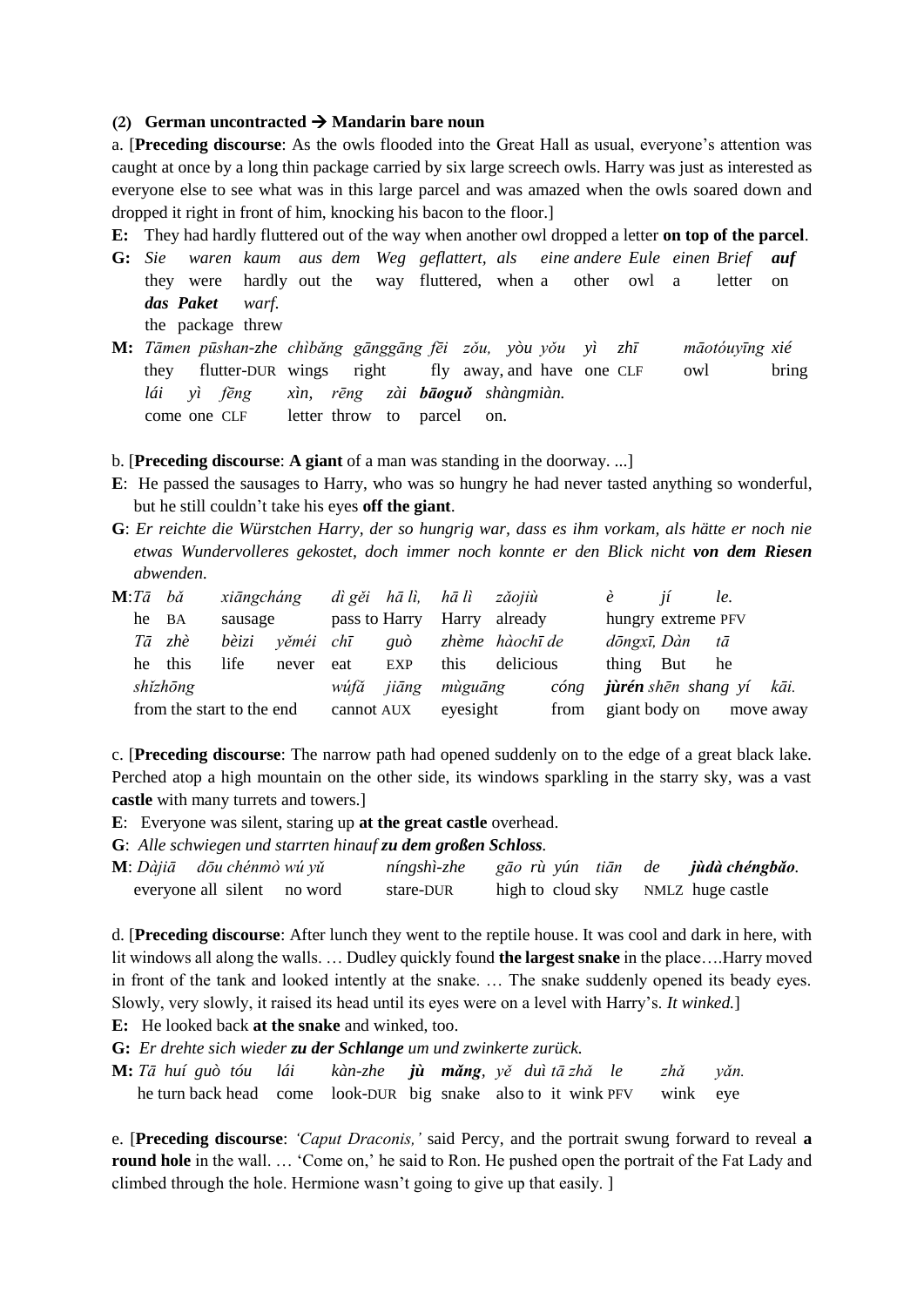### **E:** She followed Ron **through the portrait hole**, hissing at them like an angry goose.

- **G:** *Sie folgte Ron durch das Loch hinter dem Bild und fauchte wie eine wütende Gans.*
- **M:** *Tā gēn-zhe luōēn pá jìn dòngkǒu, xiàng yì zhī fānù de mǔ é yādī shēngyīn*  she follow-DUR Ron climb in hole like one CLF angry goose lower sound *cháo tāmen rāngrang.* at them hiss

## **(3) German contracted**  $\rightarrow$  **<b>Mandarin demonstrative**

**E:** 'I'm not having one **in the house**, Petunia!'

- **G:** '*Ich will keinen davon im Haus haben, Petunia!*' I want none of.those in.the house have Petunia
- **M:** '*Pèinī, wǒ juébù ràng tāmen rènhérén jìn zhè dòng fángzi.*' Petunia I not have them anyone enter this CLF house

## **(4) German contracted** → **Mandarin bare noun**

- **E:** While Uncle Vernon made furious telephone calls **to the post office** and the dairy trying to find someone to complain to, Aunt Petunia shredded the letters in her food mixer.
- **G:** *Während Onkel Vernon wütend beim Postamt und bei der Molkerei anrief und* while uncle Vernon angrily at the post office and at the dairy called and *versuchte jemanden aufzutreiben, bei dem er sich beschweren konnte, zerschnitzelte* tried someone to.find at who he himself complain could shredded *Tante Petunia die Briefe in ihrem Küchenmixer*. aunt Petunia the letters in her blender
- **M:** *Fèi nóng yífu nù chōngchōng de gěi yóujú, nǎi chǎng* Vernon Uncle furiously to post office dairy *dǎ diànhuà zhǎo rén shuōlǐ. Pèi nī yímā zhènghǎo bǎ*  make call find someone complain Petunia Aunt just BA *èrshísì fēng xìn dōu sāi dào shípǐn fěnsuì jī lǐ jiǎo de fěnsuì* twenty-four CLF letter all insert to food processor in shred to pieces

### **(5) Mandarin variation on (2)**

## [**Preceding discourse**: same as (2)]

**M:** *Màigé jiàoshòu qián yī tiān jì gěi hālì #(zhè ge) bāoguǒ.* McGonagall Professor before one day send to Harry this CLF package 'Professor McGonagall had sent the package the day before.'

#### **Notes:**

- 1. The subject position in Mandarin is special in that bare nouns can be used as STRONG definites. We sidestep the complication of the subject/non-subject position.
- 2. We do not focus on German prepositions in general, but only look at those which can have contracted forms with the following articles.